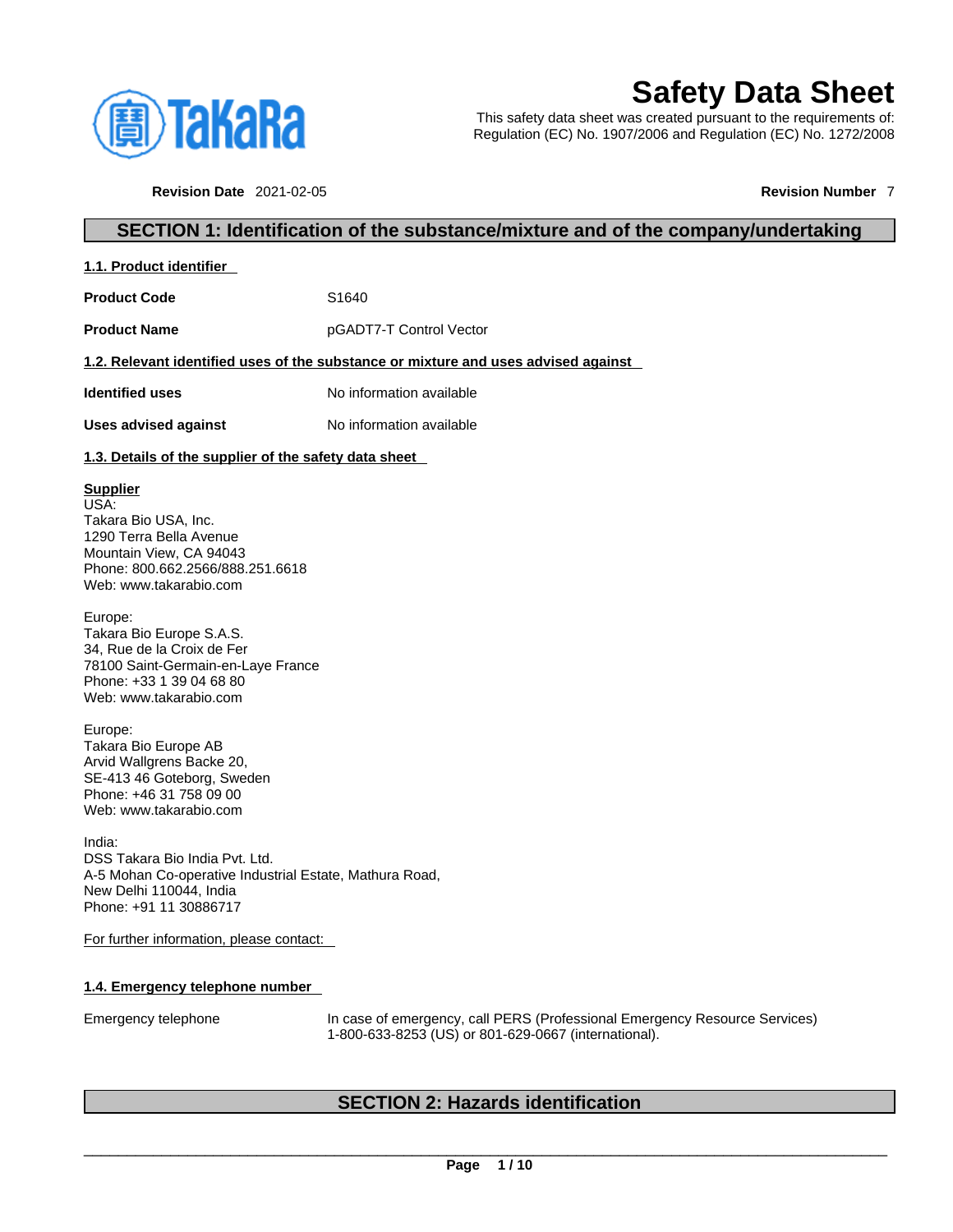# **2.1. Classification of the substance or mixture**

*Regulation (EC) No 1272/2008* 

This mixture is classified as not hazardous according to regulation (EC) 1272/2008 [CLP]

#### **2.2. Label elements**

This mixture is classified as not hazardous according to regulation (EC) 1272/2008 [CLP] **Hazard statements** This mixture is classified as not hazardous according to regulation (EC) 1272/2008 [CLP]

#### **2.3. Other hazards**

No information available.

# **SECTION 3: Composition/information on ingredients**

#### **3.1 Substances**

Not applicable

**3.2 Mixtures** 

# **Full text of H- and EUH-phrases: see section 16**

*Acute Toxicity Estimate No information available* 

This product does not contain candidate substances of very high concern at a concentration >=0.1% (Regulation (EC) No. 1907/2006 (REACH), Article 59)

# **SECTION 4: First aid measures**

# **4.1. Description of first aid measures**

| <b>Inhalation</b>                                                               | Remove to fresh air.                                                                                                    |  |  |
|---------------------------------------------------------------------------------|-------------------------------------------------------------------------------------------------------------------------|--|--|
| Eye contact                                                                     | Rinse thoroughly with plenty of water for at least 15 minutes, lifting lower and upper eyelids.<br>Consult a physician. |  |  |
| <b>Skin contact</b>                                                             | Wash skin with soap and water. In the case of skin irritation or allergic reactions see a<br>physician.                 |  |  |
| Ingestion                                                                       | Clean mouth with water and drink afterwards plenty of water.                                                            |  |  |
| 4.2. Most important symptoms and effects, both acute and delayed                |                                                                                                                         |  |  |
| <b>Symptoms</b>                                                                 | No information available.                                                                                               |  |  |
| 4.3. Indication of any immediate medical attention and special treatment needed |                                                                                                                         |  |  |
| Note to physicians                                                              | Treat symptomatically.                                                                                                  |  |  |

# **SECTION 5: Firefighting measures**

# **5.1. Extinguishing media**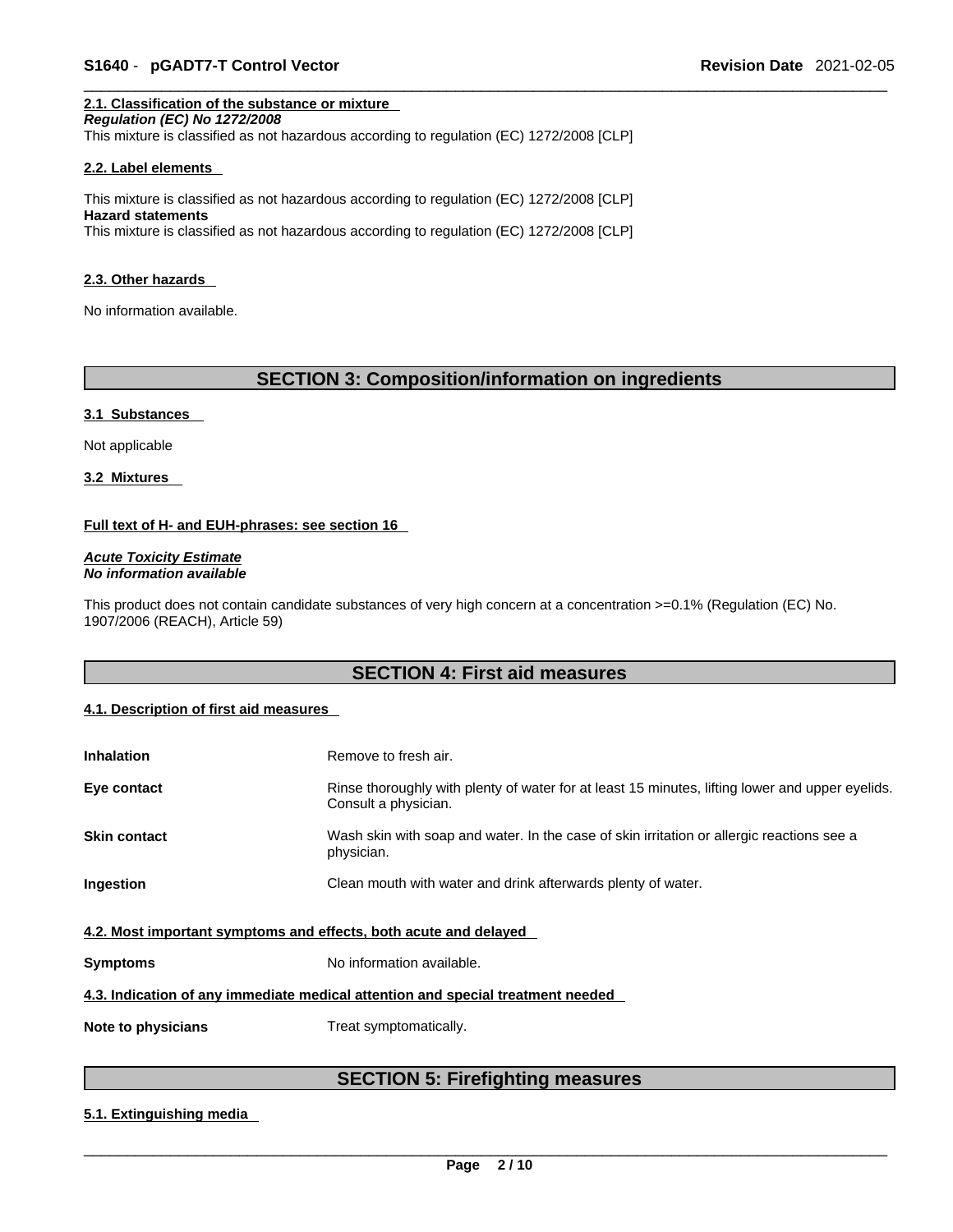| <b>Suitable Extinguishing Media</b>                        | Use extinguishing measures that are appropriate to local circumstances and the<br>surrounding environment.                            |
|------------------------------------------------------------|---------------------------------------------------------------------------------------------------------------------------------------|
| <b>Large Fire</b>                                          | CAUTION: Use of water spray when fighting fire may be inefficient.                                                                    |
| Unsuitable extinguishing media                             | Do not scatter spilled material with high pressure water streams.                                                                     |
| 5.2. Special hazards arising from the substance or mixture |                                                                                                                                       |
| Specific hazards arising from the<br>chemical              | No information available.                                                                                                             |
| 5.3. Advice for firefighters                               |                                                                                                                                       |
| Special protective equipment for<br>fire-fighters          | Firefighters should wear self-contained breathing apparatus and full firefighting turnout<br>gear. Use personal protection equipment. |
|                                                            | <b>SECTION 6: Accidental release measures</b>                                                                                         |
|                                                            | 6.1. Personal precautions, protective equipment and emergency procedures                                                              |
| <b>Personal precautions</b>                                | Ensure adequate ventilation.                                                                                                          |
| For emergency responders                                   | Use personal protection recommended in Section 8.                                                                                     |
| 6.2. Environmental precautions                             |                                                                                                                                       |
| <b>Environmental precautions</b>                           | See Section 12 for additional Ecological Information.                                                                                 |
| 6.3. Methods and material for containment and cleaning up  |                                                                                                                                       |
| <b>Methods for containment</b>                             | Prevent further leakage or spillage if safe to do so.                                                                                 |
| Methods for cleaning up                                    | Take up mechanically, placing in appropriate containers for disposal.                                                                 |
| Prevention of secondary hazards                            | Clean contaminated objects and areas thoroughly observing environmental regulations.                                                  |
| 6.4. Reference to other sections                           |                                                                                                                                       |
| <b>Reference to other sections</b>                         | See section 8 for more information. See section 13 for more information.                                                              |
|                                                            | <b>SECTION 7: Handling and storage</b>                                                                                                |
| 7.1. Precautions for safe handling                         |                                                                                                                                       |
| Advice on safe handling                                    | Ensure adequate ventilation.                                                                                                          |

**General hygiene considerations** Handle in accordance with good industrial hygiene and safety practice.

# **7.2. Conditions for safe storage, including any incompatibilities**

**Storage Conditions** Keep container tightly closed in a dry and well-ventilated place.

# **7.3. Specific end use(s)**

**Identified uses**

# **SECTION 8: Exposure controls/personal protection**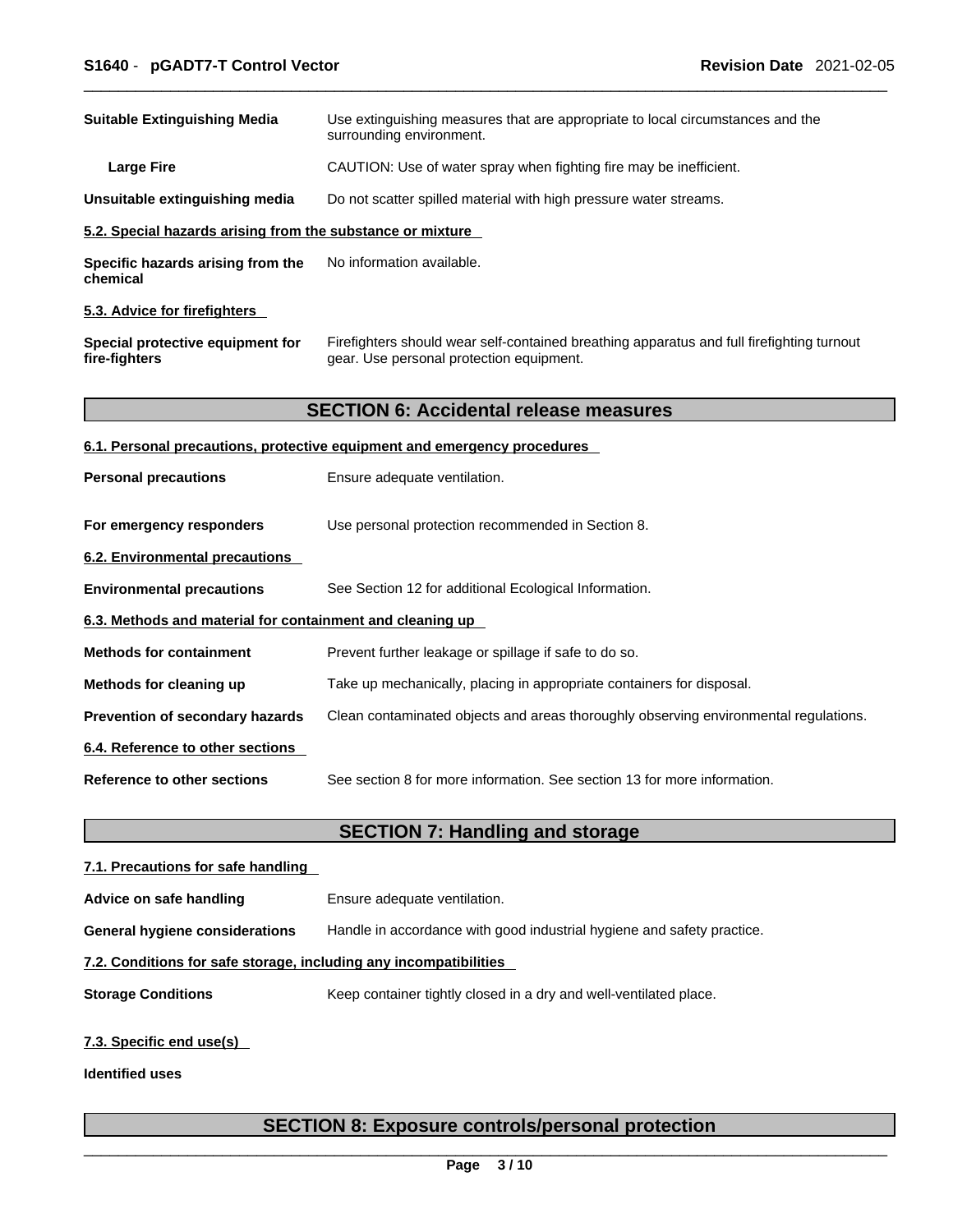# **8.1. Control parameters**

**Exposure Limits** This product, as supplied, does not contain any hazardous materials with occupational exposure limits established by the region specific regulatory bodies.

# **Biological occupational exposure limits**

This product, as supplied, does not contain any hazardous materials with biological limits established by the region specific regulatory bodies.

| Derived No Effect Level (DNEL)<br><b>Predicted No Effect Concentration</b><br>(PNEC) | No information available.<br>No information available.                                                                                                                      |
|--------------------------------------------------------------------------------------|-----------------------------------------------------------------------------------------------------------------------------------------------------------------------------|
| 8.2. Exposure controls                                                               |                                                                                                                                                                             |
| <b>Personal Protective Equipment</b>                                                 |                                                                                                                                                                             |
| Eye/face protection                                                                  | No special protective equipment required.                                                                                                                                   |
| Skin and body protection                                                             | No special protective equipment required.                                                                                                                                   |
| <b>Respiratory protection</b>                                                        | No protective equipment is needed under normal use conditions. If exposure limits are<br>exceeded or irritation is experienced, ventilation and evacuation may be required. |
| General hygiene considerations                                                       | Handle in accordance with good industrial hygiene and safety practice.                                                                                                      |
| <b>Environmental exposure controls</b>                                               | No information available.                                                                                                                                                   |

# **SECTION 9: Physical and chemical properties**

# **9.1. Information on basic physical and chemical properties**

| <u>U.I. MNUMMUUNI UN DUUNG PHYSICAI UNU UNUMMUU PIUPULIICU</u> |                          |                  |
|----------------------------------------------------------------|--------------------------|------------------|
| <b>Physical state</b>                                          | Liauid                   |                  |
| Appearance                                                     | Clear, colorless         |                  |
| Color                                                          | Clear                    |                  |
| Odor                                                           | Odorless.                |                  |
| <b>Odor Threshold</b>                                          | No information available |                  |
| <b>Property</b>                                                | Values                   | Remarks • Method |
| Melting point / freezing point                                 | No data available        | None known       |

| Melting point / freezing point   | No data available | None known               |
|----------------------------------|-------------------|--------------------------|
| Boiling point/boiling range (°C) | No data available | None known               |
| Flammability (solid, gas)        | No data available | None known               |
| Flammability Limit in Air        |                   | None known               |
| Upper flammability limit:        | No data available |                          |
| Lower flammability limit:        | No data available |                          |
| Flash point                      | No data available | Open cup                 |
| Autoignition temperature         | No data available | None known               |
| <b>Decomposition temperature</b> |                   | None known               |
| pН                               |                   | None known               |
| pH (as aqueous solution)         | No data available | No information available |
| Kinematic viscosity              | No data available | None known               |
| <b>Dynamic Viscosity</b>         | No data available | None known               |
| Water solubility                 | No data available | None known               |
| Solubility in other solvents     | No data available | None known               |
| <b>Partition coefficient</b>     | No data available | None known               |
| Vapor pressure                   | No data available | None known               |
| <b>Relative density</b>          |                   | None known               |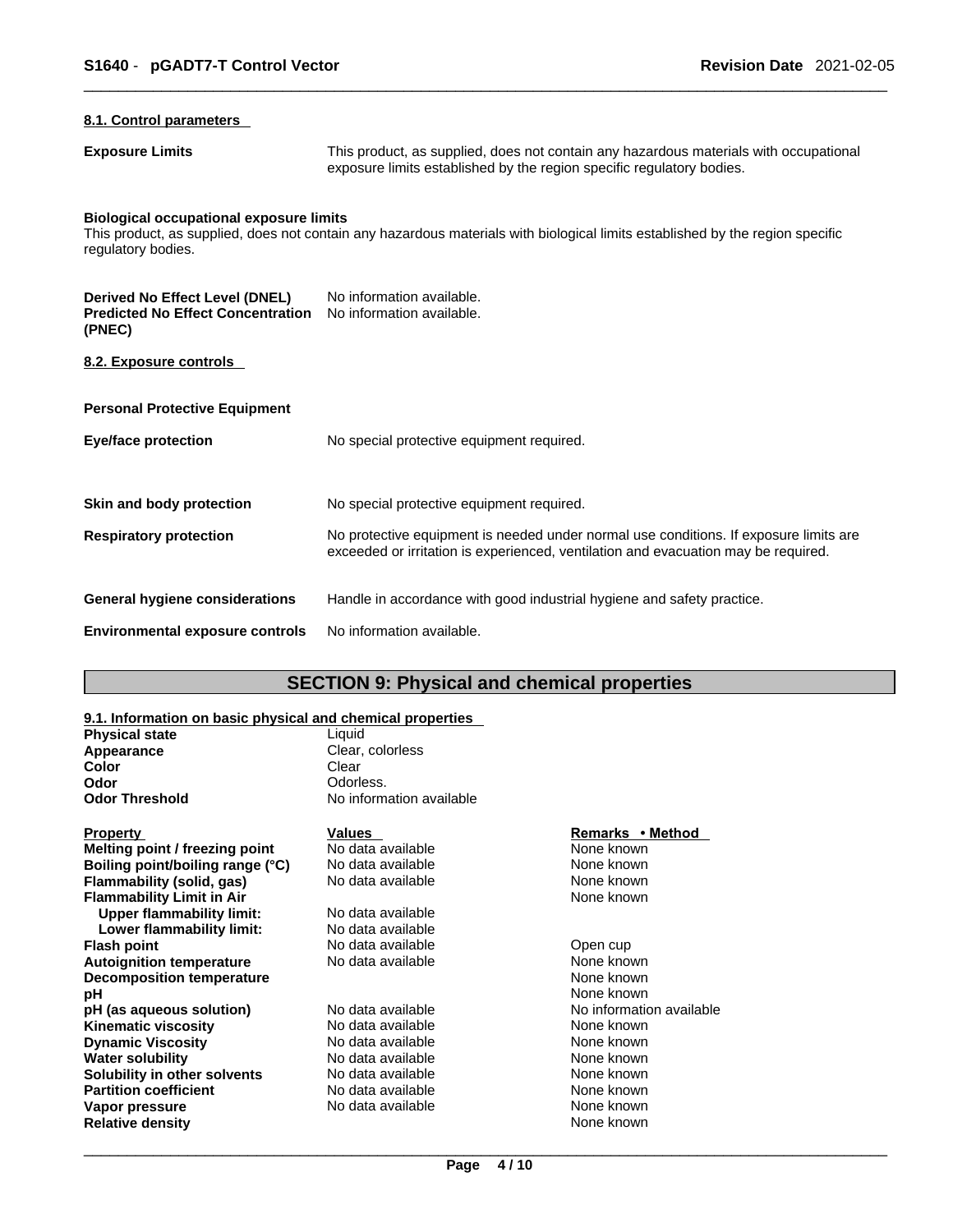| <b>Bulk Density</b>               | No data available        |
|-----------------------------------|--------------------------|
| <b>Liquid Density</b>             | No data available        |
| Vapor density                     | No data available        |
| <b>Particle characteristics</b>   |                          |
| <b>Particle Size</b>              | No information available |
| <b>Particle Size Distribution</b> | No information available |

#### **9.2. Other information**

*9.2.1. Information with regard to physical hazard classes* Not applicable

*9.2.2. Other safety characteristics* No information available

| <b>SECTION 10: Stability and reactivity</b> |  |  |
|---------------------------------------------|--|--|
|---------------------------------------------|--|--|

**None known** 

# **10.1. Reactivity**

**Reactivity No information available.** 

**10.2. Chemical stability** 

**Stability** Stable under normal conditions.

**Explosion Data Sensitivity to mechanical impact** None. **Sensitivity to static discharge** None.

**10.3. Possibility of hazardous reactions**

**Possibility of hazardous reactions** None under normal processing.

**10.4. Conditions to avoid** 

**Conditions to avoid** None known based on information supplied.

**10.5. Incompatible materials**

**Incompatible materials** None known based on information supplied.

# **10.6. Hazardous decomposition products**

**Hazardous Decomposition Products** None known based on information supplied.

# **SECTION 11: Toxicological information**

# **11.1. Information on hazard classes as defined in Regulation (EC) No 1272/2008**

# **Information on likely routes of exposure**

# **Product Information**

| <b>Inhalation</b>   | Specific test data for the substance or mixture is not available. |
|---------------------|-------------------------------------------------------------------|
| Eye contact         | Specific test data for the substance or mixture is not available. |
| <b>Skin contact</b> | Specific test data for the substance or mixture is not available. |
| Ingestion           | Specific test data for the substance or mixture is not available. |

**<u>Symptoms related to the physical, chemical and toxicological characteristics</u>**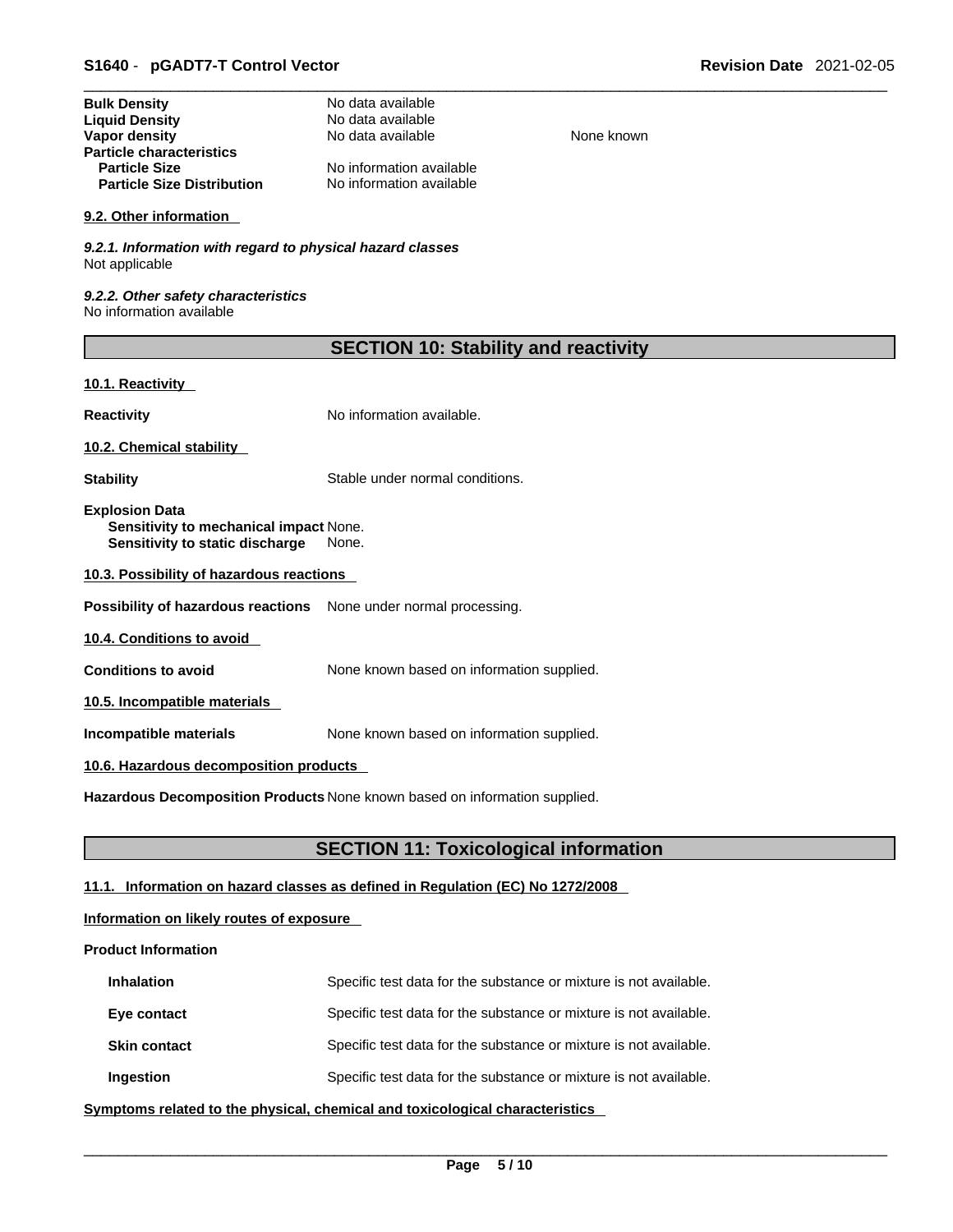**Symptoms** No information available.

**Numerical measures of toxicity**

# **Acute toxicity**

| Delayed and immediate effects as well as chronic effects from short and long-term exposure |                                                                                 |  |  |
|--------------------------------------------------------------------------------------------|---------------------------------------------------------------------------------|--|--|
| <b>Skin corrosion/irritation</b>                                                           | No information available.                                                       |  |  |
| Serious eye damage/eye irritation                                                          | No information available.                                                       |  |  |
| Respiratory or skin sensitization                                                          | No information available.                                                       |  |  |
| Germ cell mutagenicity                                                                     | No information available.                                                       |  |  |
| Carcinogenicity                                                                            | No information available.                                                       |  |  |
| <b>Reproductive toxicity</b>                                                               | No information available.                                                       |  |  |
| <b>STOT - single exposure</b>                                                              | No information available.                                                       |  |  |
| <b>STOT - repeated exposure</b>                                                            | No information available.                                                       |  |  |
| <b>Aspiration hazard</b>                                                                   | No information available.                                                       |  |  |
| 11.2. Information on other hazards                                                         |                                                                                 |  |  |
| 11.2.1. Endocrine disrupting properties                                                    |                                                                                 |  |  |
| <b>Endocrine disrupting properties</b>                                                     | No information available.                                                       |  |  |
| 11.2.2. Other information                                                                  |                                                                                 |  |  |
| Other adverse effects                                                                      | No information available.                                                       |  |  |
|                                                                                            | <b>SECTION 12: Ecological information</b>                                       |  |  |
| 12.1. Toxicity                                                                             |                                                                                 |  |  |
| <b>Ecotoxicity</b>                                                                         | The environmental impact of this product has not been fully investigated.       |  |  |
| <b>Unknown aquatic toxicity</b>                                                            | Contains 0.836 % of components with unknown hazards to the aquatic environment. |  |  |
| 12.2. Persistence and degradability                                                        |                                                                                 |  |  |
| <b>Persistence and degradability</b>                                                       | No information available.                                                       |  |  |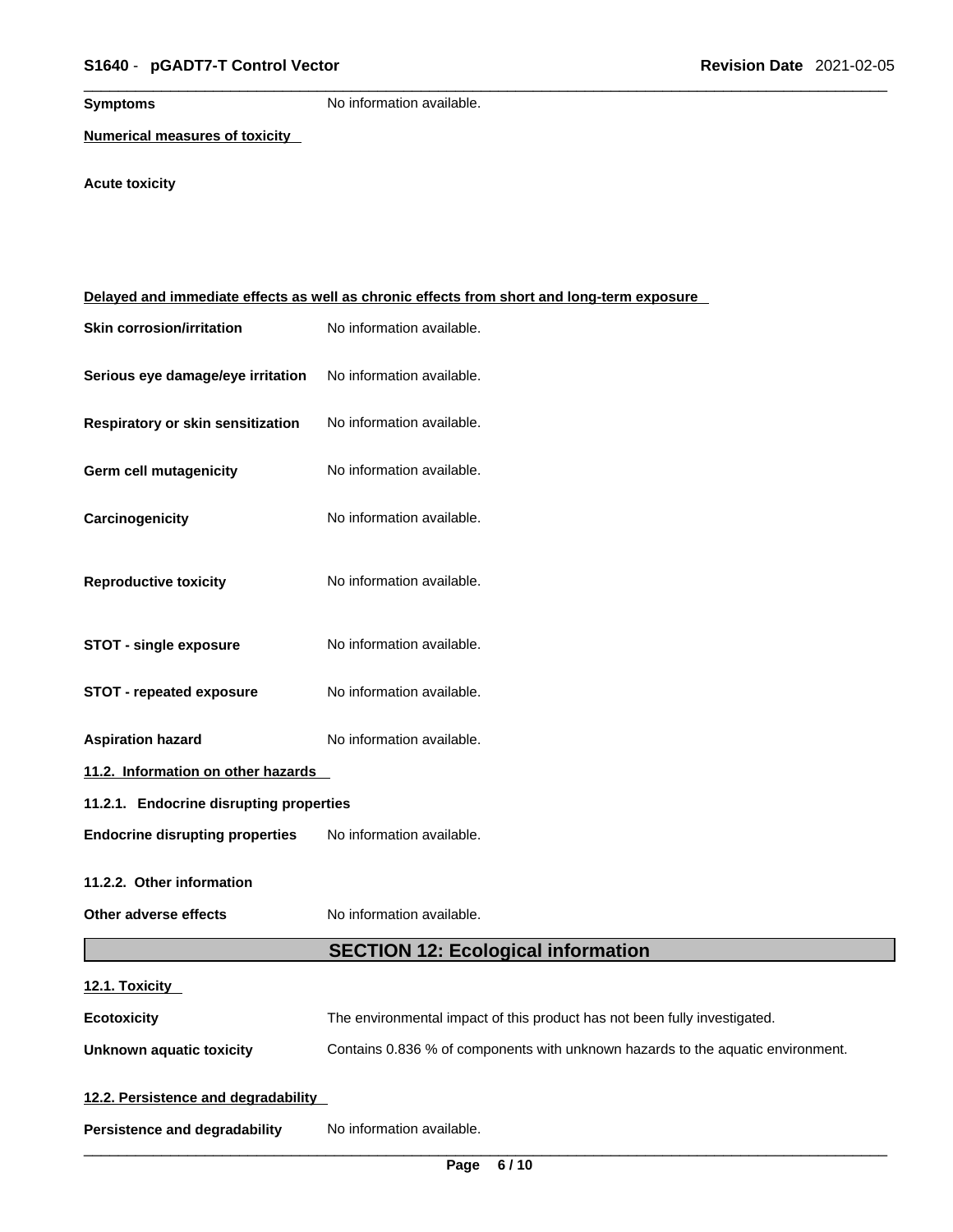# **12.3. Bioaccumulative potential**

**Bioaccumulation** No information available.

**12.4. Mobility in soil** 

**Mobility in soil Mobility in soil No** information available.

**12.5. Results of PBT and vPvB assessment**

**PBT** and **vPvB** assessment No information available.

# **12.6. Endocrine disrupting properties**

**Endocrine disrupting properties** No information available.

# **12.7. Other adverse effects**

No information available.

# **SECTION 13: Disposal considerations**

# **13.1. Waste treatment methods**

| Waste from residues/unused | Dispose of in accordance with local regulations. Dispose of waste in accordance with |
|----------------------------|--------------------------------------------------------------------------------------|
| products                   | environmental legislation.                                                           |
| Contaminated packaging     | Do not reuse empty containers.                                                       |

# **SECTION 14: Transport information**

| IATA        |                                                             |                                           |
|-------------|-------------------------------------------------------------|-------------------------------------------|
|             | 14.1 UN number or ID number<br>14.2 UN proper shipping name | Not regulated<br>No information available |
|             | 14.3 Transport hazard class(es)                             | Not regulated                             |
|             | 14.4 Packing group                                          | Not regulated                             |
|             | 14.5 Environmental hazards                                  | Not applicable                            |
|             | 14.6 Special precautions for user                           |                                           |
|             | <b>Special Provisions</b>                                   | None                                      |
| <b>IMDG</b> |                                                             |                                           |
|             | 14.1 UN number or ID number                                 | Not regulated                             |
|             | 14.2 UN proper shipping name                                | No information available                  |
|             | 14.3 Transport hazard class(es)                             | Not regulated                             |
|             | 14.4 Packing group                                          | Not regulated                             |
|             | 14.5 Environmental hazards                                  | Not applicable                            |
|             | 14.6 Special precautions for user                           |                                           |
|             | <b>Special Provisions</b>                                   | None                                      |
|             | 14.7 Maritime transport in bulk                             | No information available                  |
|             | according to IMO instruments                                |                                           |
| <b>RID</b>  |                                                             |                                           |
|             | 14.1 UN number or ID number                                 | Not regulated                             |
|             | 14.2 UN proper shipping name                                | No information available                  |
|             | 14.3 Transport hazard class(es)                             | Not regulated                             |
|             | 14.4 Packing group                                          | Not regulated                             |
|             | 14.5 Environmental hazards                                  | Not applicable                            |
|             | 14.6 Special precautions for user                           |                                           |
|             |                                                             |                                           |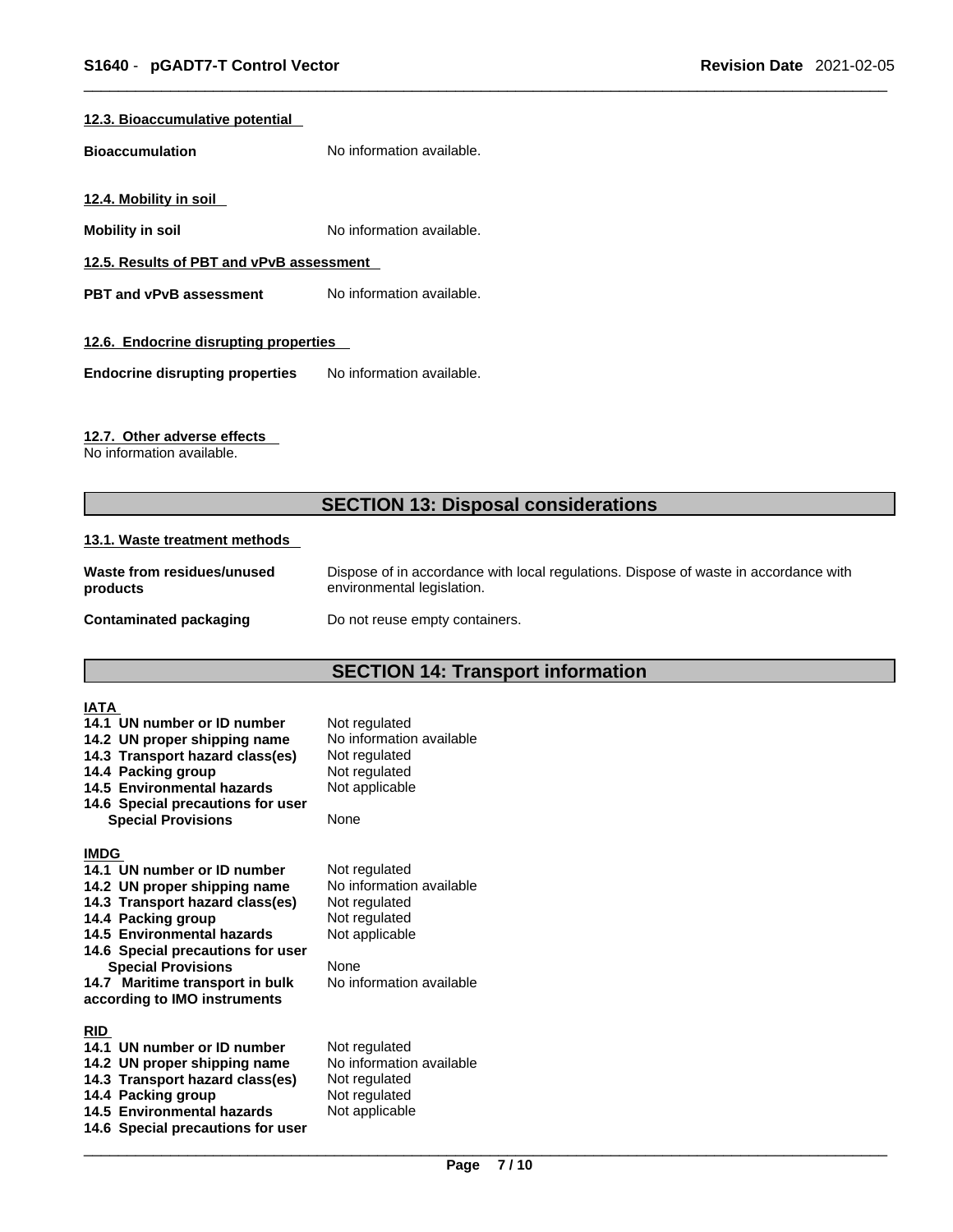**Special Provisions** None

| <b>ADR</b>                        |                          |
|-----------------------------------|--------------------------|
| 14.1 UN number or ID number       | Not regulated            |
| 14.2 UN proper shipping name      | No information available |
| 14.3 Transport hazard class(es)   | Not regulated            |
| 14.4 Packing group                | Not regulated            |
| 14.5 Environmental hazards        | Not applicable           |
| 14.6 Special precautions for user |                          |
| <b>Special Provisions</b>         | None                     |

# **SECTION 15: Regulatory information**

# **15.1. Safety, health and environmental regulations/legislation specific for the substance or mixture**

#### **European Union**

Take note of Directive 98/24/EC on the protection of the health and safety of workers from the risks related to chemical agents at work.

#### **Authorizations and/or restrictions on use:**

This product does not contain substances subject to authorization (Regulation (EC) No. 1907/2006 (REACH), Annex XIV) This product does not contain substances subject to restriction (Regulation (EC) No. 1907/2006 (REACH), Annex XVII)

#### **Persistent Organic Pollutants**

Not applicable

**Ozone-depleting substances (ODS) regulation (EC) 1005/2009**

Not applicable

| International Inventories |  |
|---------------------------|--|
| <b>TSCA</b>               |  |
| <b>DSL/NDSL</b>           |  |
| <b>EINECS/ELINCS</b>      |  |
| <b>ENCS</b>               |  |
| <b>IECSC</b>              |  |
| <b>KECL</b>               |  |
| <b>PICCS</b>              |  |
| <b>AICS</b>               |  |

 **Legend:** 

 **TSCA** - United States Toxic Substances Control Act Section 8(b) Inventory  **DSL/NDSL** - Canadian Domestic Substances List/Non-Domestic Substances List  **EINECS/ELINCS** - European Inventory of Existing Chemical Substances/European List of Notified Chemical Substances  **ENCS** - Japan Existing and New Chemical Substances  **IECSC** - China Inventory of Existing Chemical Substances  **KECL** - Korean Existing and Evaluated Chemical Substances  **PICCS** - Philippines Inventory of Chemicals and Chemical Substances  **AICS** - Australian Inventory of Chemical Substances

# **15.2. Chemical safety assessment**

**Chemical Safety Assessment** No information available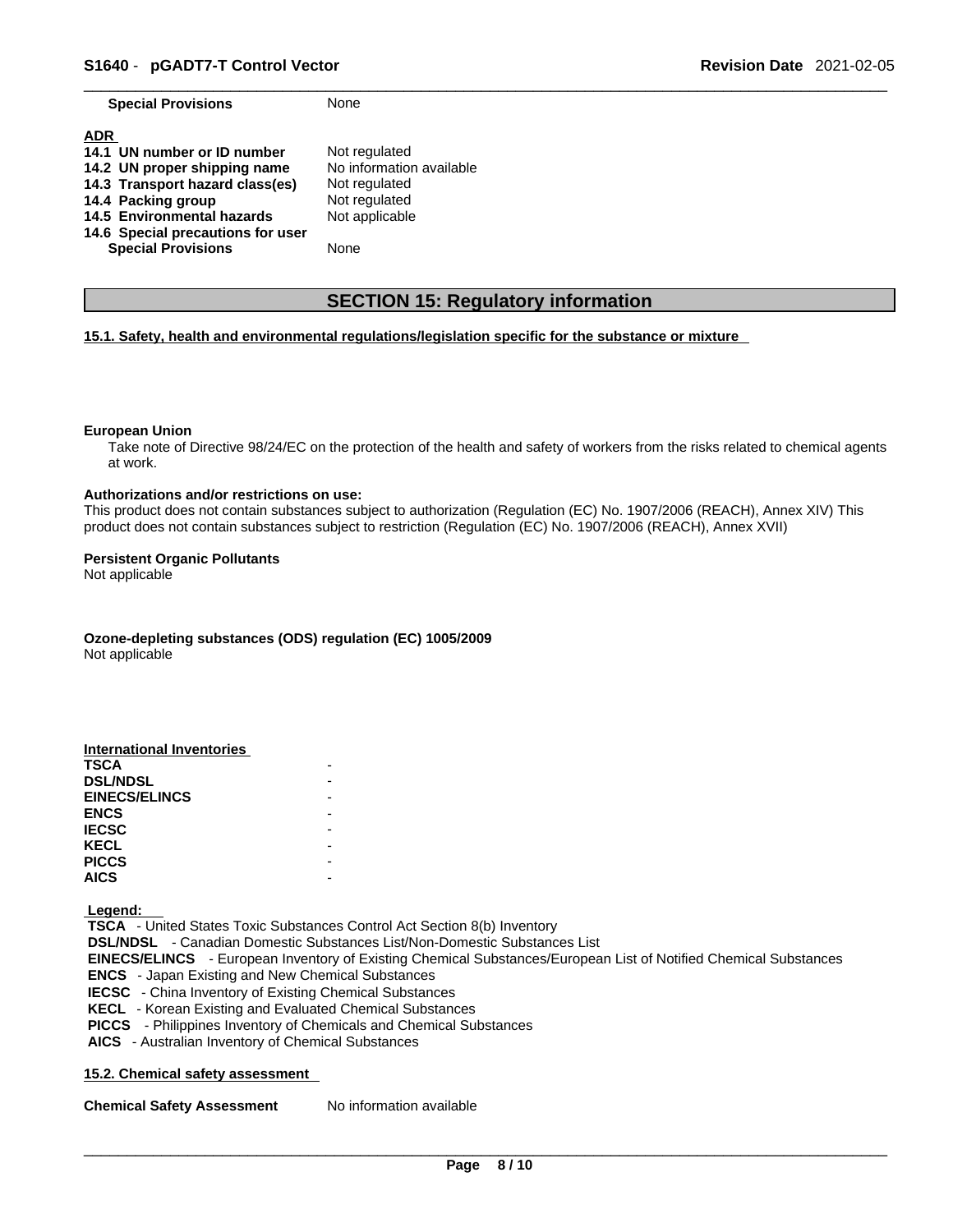# **SECTION 16: Other information**

#### **Key or legend to abbreviations and acronyms used in the safety data sheet**

#### **Legend**

SVHC: Substances of Very High Concern for Authorization:

# **Legend Section 8: EXPOSURE CONTROLS/PERSONAL PROTECTION**

| TWA     | Time weighted average | STEL | Short term exposure limit |
|---------|-----------------------|------|---------------------------|
| Ceiling | Maximum limit value   |      | Skin designation          |

| Method Used                |
|----------------------------|
| Calculation method         |
| Calculation method         |
| Calculation method         |
| Calculation method         |
| <b>Calculation method</b>  |
| <b>ICalculation method</b> |
| Calculation method         |
| Calculation method         |
| Calculation method         |
| Calculation method         |
| Calculation method         |
| <b>Calculation method</b>  |
| Calculation method         |
| Calculation method         |
| Calculation method         |
| Calculation method         |
| <b>Calculation method</b>  |
| Calculation method         |
|                            |

#### **Key literature references and sources for data used to compile the SDS**

Agency for Toxic Substances and Disease Registry (ATSDR) U.S. Environmental Protection Agency ChemView Database European Food Safety Authority (EFSA) EPA (Environmental Protection Agency) Acute Exposure Guideline Level(s) (AEGL(s)) U.S. Environmental Protection Agency Federal Insecticide, Fungicide, and Rodenticide Act U.S. Environmental Protection Agency High Production Volume Chemicals Food Research Journal Hazardous Substance Database International Uniform Chemical Information Database (IUCLID) Japan GHS Classification Australia National Industrial Chemicals Notification and Assessment Scheme (NICNAS) NIOSH (National Institute for Occupational Safety and Health) National Library of Medicine's ChemID Plus (NLM CIP) National Library of Medicine's PubMed database (NLM PUBMED) National Toxicology Program (NTP) New Zealand's Chemical Classification and Information Database (CCID) Organization for Economic Co-operation and Development Environment, Health, and Safety Publications Organization for Economic Co-operation and Development High Production Volume Chemicals Program Organization for Economic Co-operation and Development Screening Information Data Set World Health Organization

#### **Revision Date** 2021-02-05

#### **This safety data sheet complies with the requirements of Regulation (EC) No. 1907/2006**

# **Disclaimer**